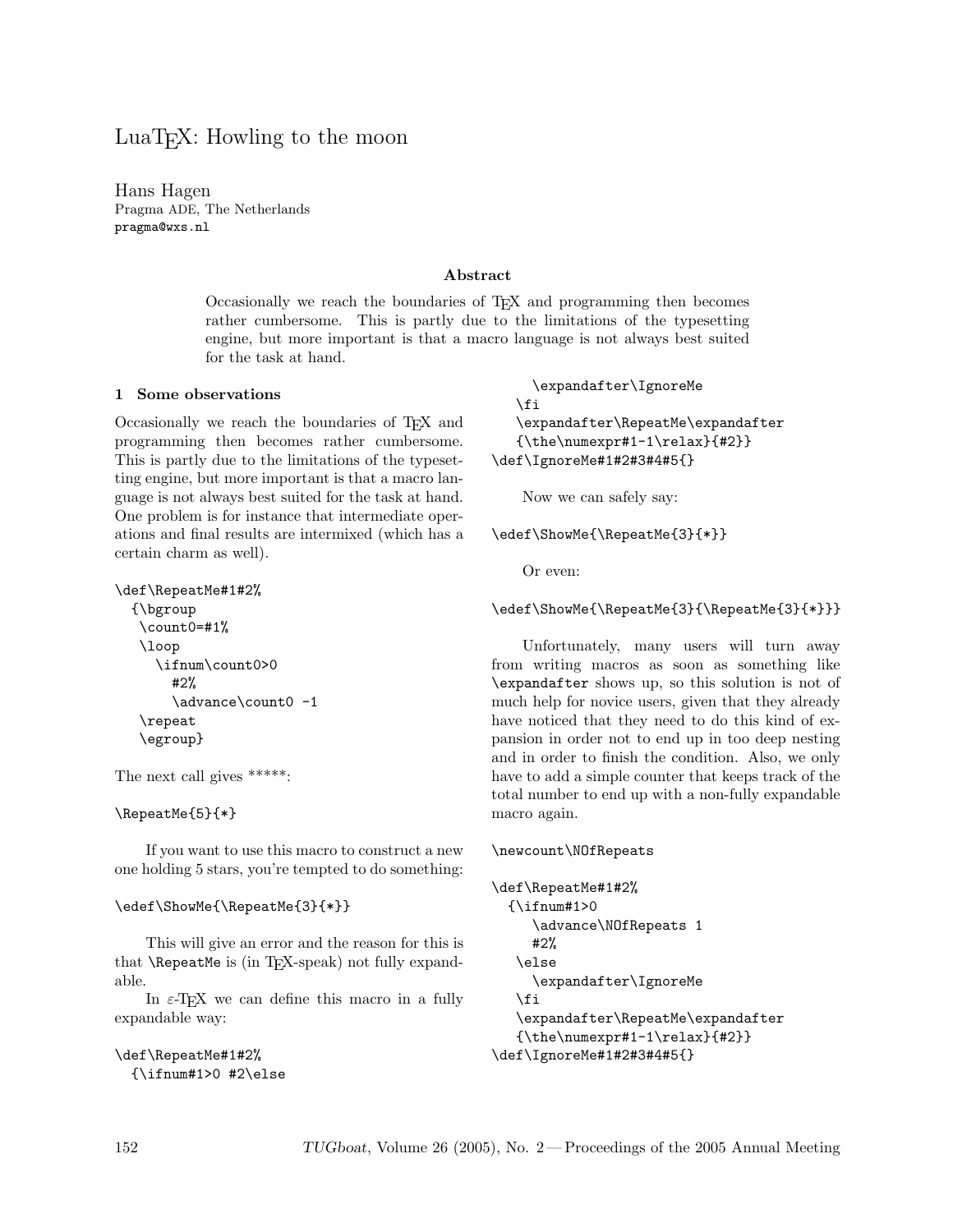If we try:

#### \edef\ShowMe{\RepeatMe{2}{\*}}

We get a macro **\ShowMe** with the meaning:

\advance \NOfRepeats 1 \*\advance \NOfRepeats 1 \*

But there is a way out of this! See the following variant:

```
\def\RepeatMe#1#2%
 {\lua
     {for i=1,#1 do
        tex.print("#2")
      end}}
```
Isn't this much more convenient? It even looks readable. Before I explain the \lua command, I will make a few more observations.

As said, T<sub>F</sub>X programming can be cumbersome, but this is no reason to throw away the macro language. There is much macro code around and there are many documents that depend on T<sub>E</sub>X's longevity. So in order to overcome limitations, we need to talk in terms of extensions, not replacements.

Nowadays T<sub>EX</sub> is used for more than typesetting documents directly from a source. While manipulating the input, some applications demand more advanced programming features than good old TEX can (conveniently) provide. In many cases, it's not so much the whole machinery that we want to replace. We just want to extend or replace some of the subsystems. In order to provide robust solutions we may also want to have access to the internals. We'd like to add extensions and delegate activities to other programs. Of course there may also be personal motives for extending T<sub>E</sub>X, for instance because every now and then we need a new challenge.

#### 2 Why Lua

I use SCITE as my main editor for documents and programs. This editor is built on top of the SCINTIL-LA framework. It's a fast, lightweight but powerful program. Being mainly a program editor it lacks some features that you need for text editing and processing, like adjusting text and spell checking. However . . . it has a scripting engine that gives access to the user interface and the editing component. This scripting language happens to be LUA.

For a while I was hesitant to use 'yet another

programming language', but using the built in LUA machinery made more sense than programming in C++ and trying to keep that up to date with the rest of the program. I was more or less familiar with the SCINTILLA programming interface because I had written the TEX and METAPOST lexers, but in contrast to the lexer code other extensions would involve changes spread more widely over the code base. So, the LUA way we went.

While the PERL, PYTHON, and (my favourite) RUBY languages are heavyweight languages, LUA is a simple but nevertheless powerful language. The first three come with a constantly growing number of libraries and users expect the whole lot to be present, which makes them unsuitable as extension languages: cross platform issues, slow startup, much bigger T<sub>EX</sub> distributions, etc.

LUA can interface to libraries but its main purpose is to be embedded in an application and present the user with an interface to the parent application. It's made for embedding! It has a small footprint and adds only some 50–100K to the parent binary. One can add additional functionality, for instance support for sockets.

The more I looked into it, the more I liked it, and after positive experiences with integrating METAPOST in ConTEXt, integrating LUA didn't seem that strange to me.

Not being a 'T<sub>E</sub>X the Program' hacker, I managed to trick Hartmut Henkel (member of the PDFT<sub>F</sub>X development team) into implementing a \lua command. Hartmut and I share a passion for experiments in PDFT<sub>EX</sub> and he knows how to implement them: I got back a (LINUX) binary within a few days.

After we had this proof of concept, it was time to involve Taco Hoekwater (member of the Con-T<sub>EXt</sub>, METAPOST and other development teams), who knows more about T<sub>EX</sub>'s internals than I ever will. Another few days later we had the first interface to some of T<sub>E</sub>X's internals.

#### 3 A few examples

I will show a few of the examples that I demonstrated at the TUG 2005 conference in Wuhan, China. Keep in mind that an experimental version was used and that the interfaces may change. For instance, it will be possible to activate several LUA engines (\newlua) and all variables, the hash table, internal lists, etc., are on the agenda.

For starters, if we say: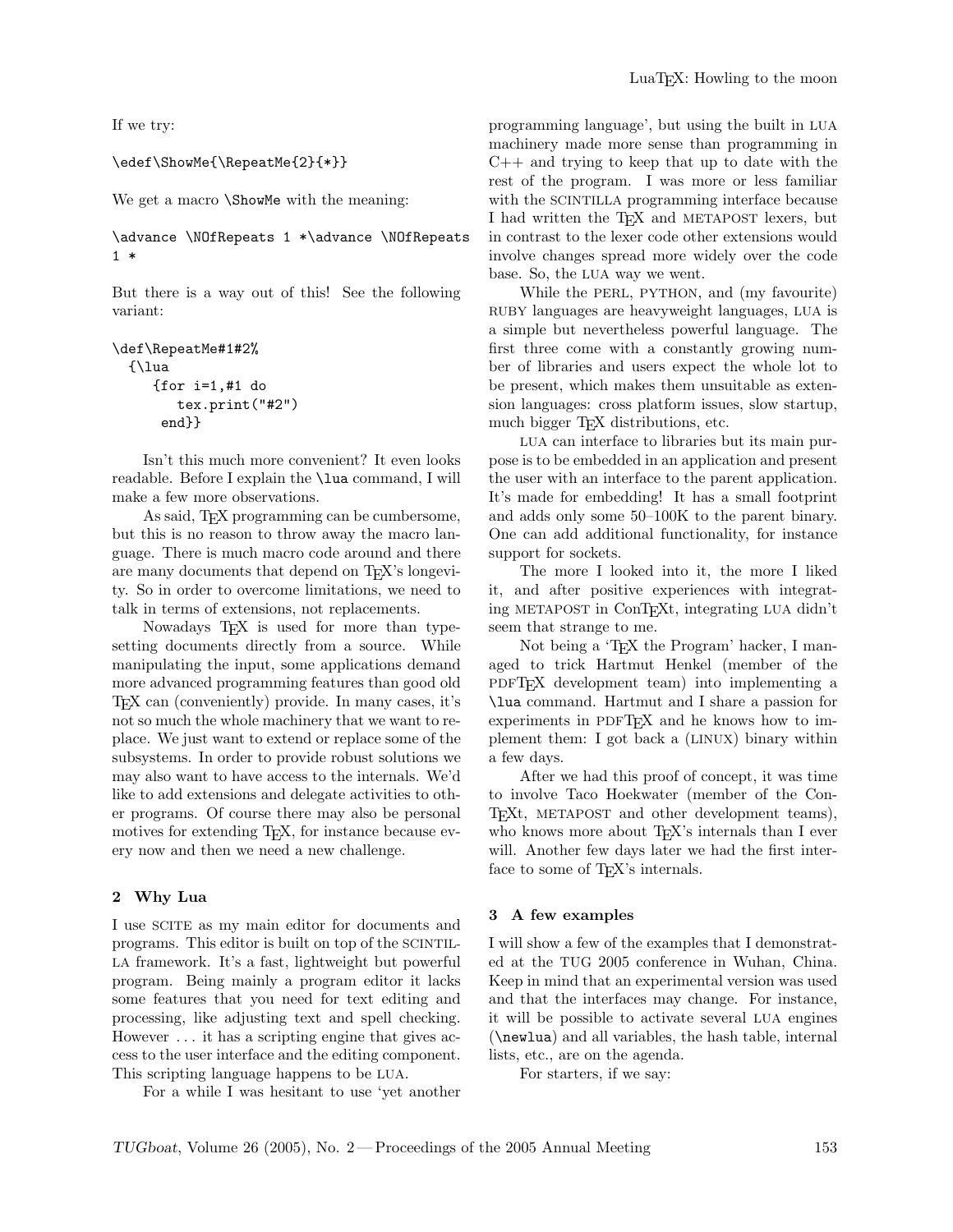Hans Hagen

 $\langle \text{lua}_{a} = 1.5 ; b = 1.8 ; c = a*b \rangle$ 

we only set some variables, and get nothing in return. However, the next call puts the value of c back into the input stream.

 $\langle \text{luafa = 1.5 }$ ; b = 1.8 ; c = a\*b ; tex.print(c)}

The result comes back as a string. This means that we need to process it in the right way in order get something that TEX sees as TEX code. For this reason we define:

# \def\luatex#1{\scantokens\expandafter {\lua{#1}}}

The \scantokens primitive has some undesired side effects: it cannot properly handle multiple lines (catcode problem) and acts as a pseudo-file, but Taco is working on a variant.

So, in the next example, we get different results:

```
\langle \frac{tex.print("$\string\sqrt{2} = ".. math.sqrt(2) .. "$")}
\lvertluatex{tex.print("$\string\\sqrt{2} = "
                   .. math.sqrt(2) .. "$")}
```
The \lua call returns a verbatim copy, i.e. a dollar shows up as a dollar, while the \luatex call gives a typeset formula, i.e. the dollar sign is seen as the signal to enter math mode.

Next we demonstrate how to use LUA to match strings (using regular expressions):

```
\lua {
 match = \{\} ;
 match.expression = "";
 match.string = "" ;
 match.read: \} ;
 match.start = 0 ;
 match.length = 0 ;
}
\def\matchstring#1#2{\lua {
 match.expression = "#1" ;
 match.string = "#2" ;
 match.result = \{\};
 match.start,match.length,match.result[1],
  match.result[2], match.result[3],
  match.result[4], match.result[5],
  match.result[6], match.result[7],
  match.result[8], match.result[9]
   = string.find(match.string,
```
match.expression);

```
\def\matchresult#1{\lua {
    tex.print(match.result[#1]) ;
}}
```
}}

When we use the last macro as:

```
\matchstring
  {(\letterpercent d+) (\letterpercent d+)
   (\letterpercent d+)}
  {2005 08 08}
```
the three components are available in:

\matchresult{1} \matchresult{2} \matchresult{3}

The percent symbol is LUA's escape character, which is why we need \letterpercent. The results can be used in a table like the following:

| $\texttt{l}[l c r]$ |  |  |                               |                                     |  |  |
|---------------------|--|--|-------------------------------|-------------------------------------|--|--|
|                     |  |  | \NC year \NC \matchresult{1}  |                                     |  |  |
|                     |  |  |                               | \NC \number \matchresult{1} \NC \NR |  |  |
|                     |  |  | \NC month \NC \matchresult{2} |                                     |  |  |
|                     |  |  |                               | \NC \number \matchresult{2} \NC \NR |  |  |
|                     |  |  | \NC day \NC \matchresult{3}   |                                     |  |  |
|                     |  |  |                               | \NC \number \matchresult{3} \NC \NR |  |  |
| \stoptabulate       |  |  |                               |                                     |  |  |

We can rewrite the LUA code in a more efficient way (less code in the main macro):

```
\lua {
  function match.find(expr, str)
  match.expression = expr ;
  match.string = str ;
  match.readlt = \{\};
  match.start, match.length, match.result[1],
  match.result[2], match.result[3],
  match.result[4], match.result[5],
  match.result[6], match.result[7],
  match.result[8], match.result[9]
     = string.find(match.string,
                   match.expression) ;
 end
}
\def\matchstring#1#2{\lua {
    match.find("#1","#2") ;
```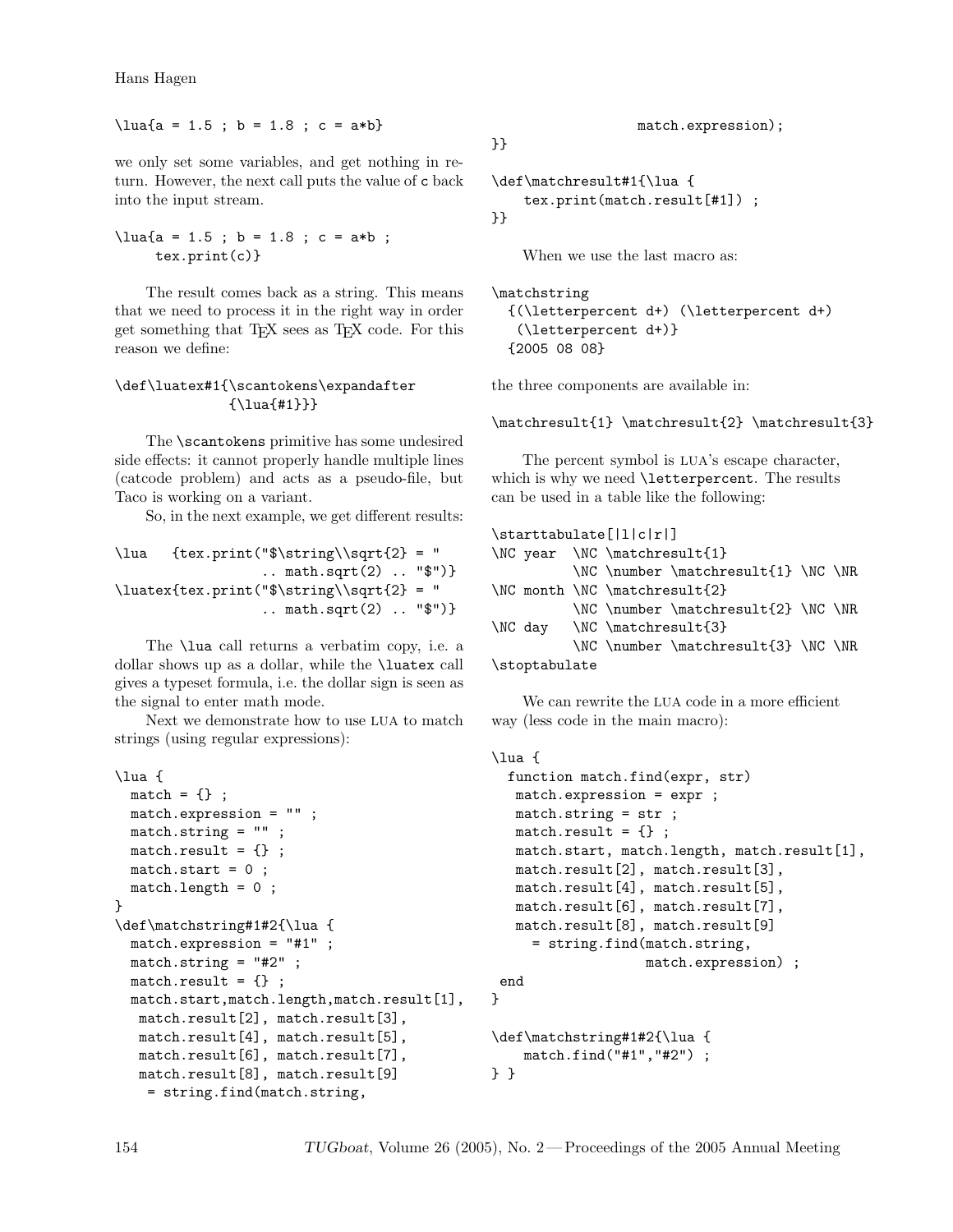```
\def\matchresult#1{\lua {
   tex.print(match.result[#1]) ;
} }
```
The usage is the same. In the previous example we used \number to get rid of leading zeros, but we can also adapt the expression like this:

```
\matchstring
  {0*(\letterpercent d+)
  0*(\letterpercent d+)
   0*(\letterpercent d+)}
  {2005 08 08}
```
The next example takes some close reading, but it demonstrates how to mix T<sub>E</sub>X and LUA. Let's start with defining some tables, a very LUAish but powerful data structure (the more one reads about LUA, the more one realizes that it is pretty well designed).

```
\lua {
    document = \{ \}document.dimens = \{ \}}
```
Next we store the widths of a bunch of characters in the dimens subtable. (We could have used  $\varepsilon$ -T<sub>E</sub>X's char dimension primitives instead.)

```
\dostepwiserecurse{'a}{'z}{1} {
 \setbox\tempbox\hbox{\char\recurselevel}
\lua {
 document.dimens[\recurselevel]
   = tex.wd[\number\tempbox]
}
}
```
Now we can calculate the average widths of the characters. Of course this particular case can be done in pure TEX quite conveniently, but one can envision more tricky calculations.

```
\lua {
  local total, n = 0, 0
  for d in pairs(document.dimens) do
   total, n
      = total + document.dimens[d], n + 1end
  if n>0 then
   document.mac = total/nelse
    document.mean = 0
```
end

}

We leave it to your imagination to envision what the next code will produce (this article is not produced using LUATEX):

```
\mathematics {
\lua { tex.dimen[0] = document.mean }
\withoutpt \the\dimen0 =
\lua { tex.print(document.mean/65536) }
\approx
\lua { tex.print(
        math.ceil(document.mean/65536)) }
}
```
Did you notice how we have access to T<sub>E</sub>X's dimensions? We can read and write them — when a string is assigned, the usual dimensions are interpreted. In a similar fashion we have access to counters.

```
\bgroup
\count0=10 \count2=30
 \scratchcounter =
   \lua { tex.print((tex.count[0]
                    + tex.count[2])/2) }
\number\scratchcounter
\egroup
```
Now keep in mind, we're not piping data from TEX into some external program and reading it back in again. Here LUA is an integral part of T<sub>E</sub>X! Token registers can be accessed as well:

```
\toks0 = {interesting}
\lua {
 tex.toks[0]
    = string.gsub(tex.toks[0],
                  "(.)", " (\letterpercent1)
")
}
\the\toks0
```
This will return the individual characters of 'interesting' surrounded by parentheses. LUA has sufficient functionality for string manipulations.

Can you envision what this next bit of code does? Again we use a token register but this time we also rescan the result because it contains a control sequence. (The quote is from Hermann Zapf.)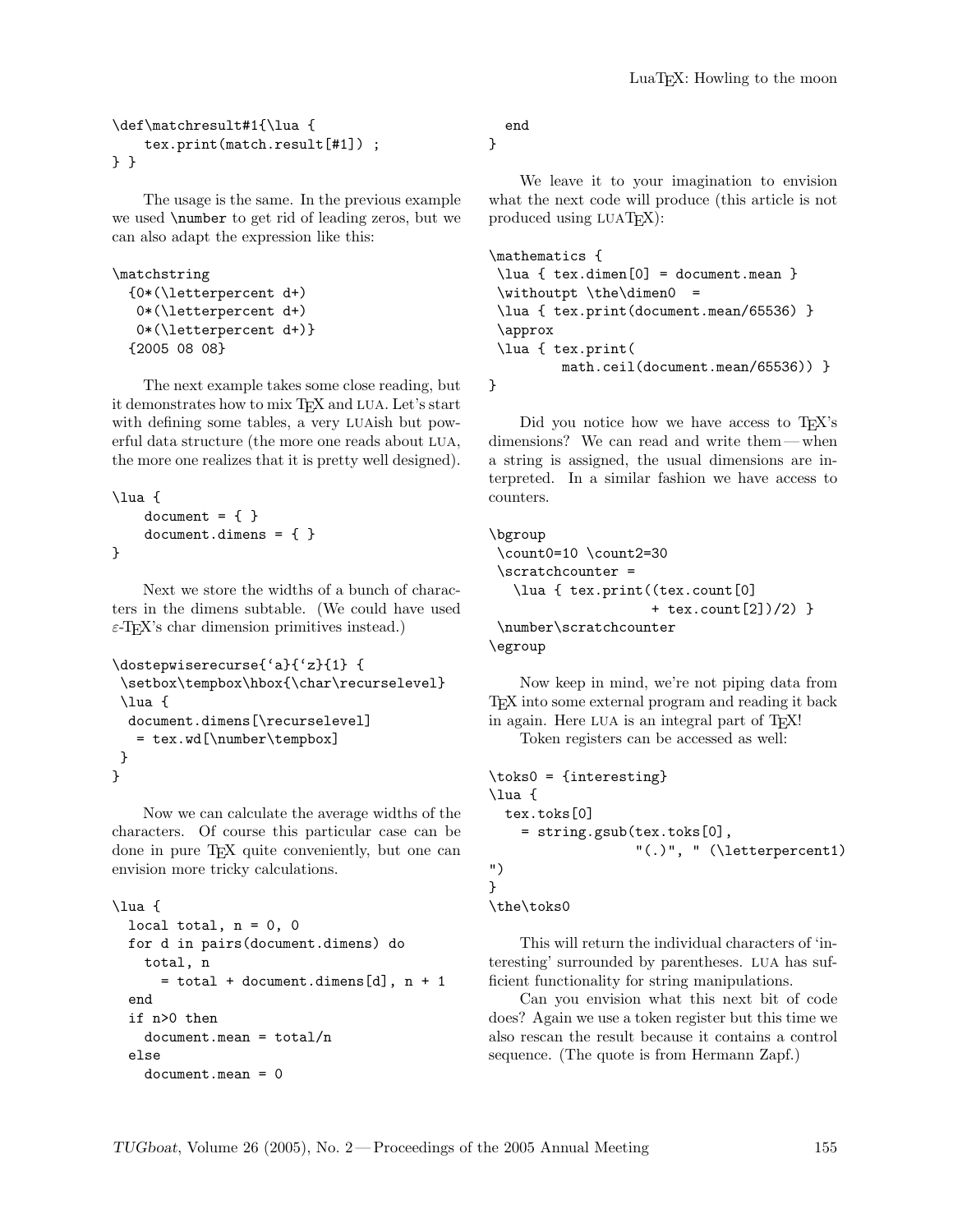```
\text{toks0} = \{Coming back to the use of typefaces in
 electronic publishing: many of the new
typographers receive their knowledge and
 information about the rules of typography
from books, from computer magazines or the
 instruction manuals which they get with
the purchase of a PC or software. There
is not so much basic instruction, as of
now, as there was in the old days,
 showing the differences between good and
bad typographic design. Many people are
just fascinated by their PC's tricks,
and think that a widely-praised program,
called up on the screen, will make
everything automatic from now on.
}
```

```
\lua {
str = \text{tex}.\text{toks}[0]str = string.gsub(str,"\letterpercent w+",
         function(w)
          if str.length(w) > 4 then
           return "\string\\color[red]{"
                    .. w .. "}"
          else
           return "\string\\color[green]{"
                    .. w .. "}"
          end
         end
        \lambdatextrm{.}tex.toks[0] = \text{str}}
```

```
\scantokens\expandafter{\the\toks0}
```
Words longer than 4 characters will become red, while short words become green. The .. operator concatenates strings. Of course a solution with more complex input will demand a different approach, and in the end we need the ability to process T<sub>EX</sub>'s internal lists.

We don't yet have access to the lccode table but we can already efficiently define vectors. Currently T<sub>E</sub>X lacks a way to quickly initialize switches, which is a pity because nowadays PDFT<sub>F</sub>X provides a lot of them.

```
\lua {
  1ccodes = \{ \}}
```

```
\dorecurse{255} {
  \lua { lccodes[\recurselevel]
          = \number\lccode\recurselevel ;
       }
}
\luatex {
  for i in pairs(lccodes) do
    tex.print("\string\\lccode" .. i
              .. "=" .. lccodes[i] .. " ")
  end
}
```
In the last example we return to the kind of example that we started with: fully expandable definitions.

```
\lua {
 interface = \{\}interface.noftests = 0
 function interface.oneoftwo(result)
  interface.noftests = interface.noftests+1
  if result then
    tex.print("firstoftwoarguments")
  else
    tex.print("secondoftwoarguments")
   end
 end
}
```
This function returns a given string, depending on the boolean (condition) fed into it. The two possible strings correspond to macro names (ConT<sub>EXt</sub>) has a bunch of those):

# \long\def\firstoftwoarguments #1#2{#1} \long\def\secondoftwoarguments#1#2{#2}

Now imagine the following definitions:

```
\def\DoIfElse#1#2{%
  \csname\lua{%
      interface.oneoftwo("#1"=="#2")
  }\endcsname
}
```
We feed the string comparison into the function, which returns a string, which in turn is expanded into a control sequence. Without any chance of interference we also keep track of the number of tests. We can ask for this number with: